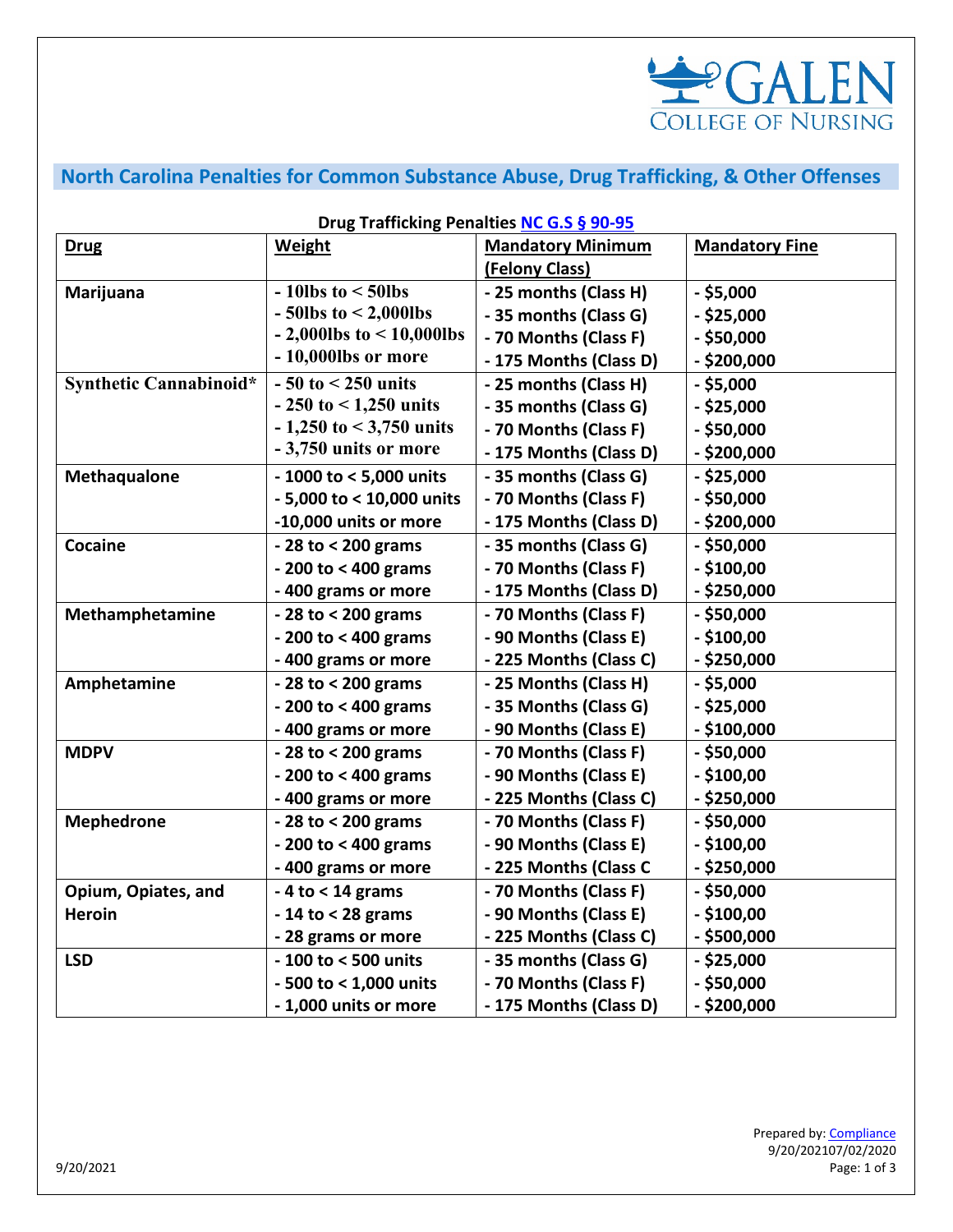| <b>MDMA</b> | $-100$ to < 500 units or 28 $\vert$ - 35 months (Class G) |                        | $-$ \$25,000  |
|-------------|-----------------------------------------------------------|------------------------|---------------|
|             | to $<$ 20 grams                                           |                        |               |
|             | - 500 to 1,000 units or                                   | - 70 Months (Class F)  | $-$ \$50,000  |
|             | 200 to $<$ 400 grams                                      |                        |               |
|             | -1,000 units or more or                                   | - 175 Months (Class D) | $-$ \$250,000 |
|             | 400 gras or more                                          |                        |               |

**\*\* Note - A dosage unit for synthetic cannabinoid is defined as 3 grams of synthetic cannabinoid or any mixture containing such substance.**

- **Conspiracy:** Conspiracies to commit trafficking offenses are punishable the same as the target offense. **– [N.C. G.S. 90-95\(i\)](https://www.ncleg.gov/enactedlegislation/statutes/pdf/bysection/chapter_90/gs_90-95.pdf)**
- **Attempted Trafficking:** Attempts to commit trafficking are the same offense class as the target offense, but they are sentenced under the ordinary Structured Sentencing grid, not the special mandatory sentences for completed trafficking offenses**. [N.C.G.S.90-98](https://www.ncleg.net/enactedlegislation/statutes/html/bysection/chapter_90/gs_90-98.html)**
- **Substantial assistance:** The judge sentencing a defendant for trafficking may reduce the fine, or impose a prison term less than the applicable minimum, or suspend the prison term and place the defendant on probation when the defendant has provided substantial assistance in the identification, arrest, or conviction of any accomplices, accessories, co-conspirators, or principals, if the sentencing judge enters in the record a finding that the defendant has rendered such substantial assistance**[. N.C.G.S. 90-95\(h\)\(5\)](https://www.ncleg.net/enactedlegislation/statutes/html/bysection/chapter_90/gs_90-95.html)**

## **Alcohol Offenses**

- **Purchase, possession, or consumption by a minor who is 19 or 20: [N.C. G. S.§](https://www.ncleg.net/EnactedLegislation/Statutes/PDF/ByArticle/Chapter_18B/Article_3.pdf) 18B[-302\(i\)](https://www.ncleg.net/EnactedLegislation/Statutes/PDF/ByArticle/Chapter_18B/Article_3.pdf)**
	- o **Class 3 misdemeanor**
		- **Class 1:** up to 45 days of "community punishment" (probation), plus the possibility of a fine, to be determined by the judge
		- **Class 2:** up to 30 days of community punishment, plus the possibility of a fine of up to \$1,000
		- **Class 3:** up to 10 days of community punishment, plus the possibility of a fine of up to \$200. (North Carolina Gen. Stat. Ann. Section 15A-1340.23.)
- **DWI Punishment Levels in North Carolina: [N.C.G.S. §20-179](https://www.ncleg.net/EnactedLegislation/Statutes/HTML/BySection/Chapter_20/GS_20-179.html)**
	- o **Level 5 DWI Punishment:** This is the least severe punishment where there are no aggravating or mitigating factors, or the mitigating factors substantially outweigh any aggravating factors.
		- **minimum of 24 hours in jail or 24 hours community service, with a maximum sentence of 120 days**
	- o **Level 4 DWI Punishment:** imposed if there are no aggravating or mitigating factors present, or the aggravating factors are substantially counterbalanced by any mitigating factors.
		- minimum of 48 hours in jail to a maximum of 120 days in jail
		- $\blacksquare$  fine up to \$500
		- active sentence may be suspended if the defendant serves a term of 48 hours in jail as a condition of probation or completes at least 48 hours of community service.
	- o **Level 3 DWI Punishment**: imposed if there are no grossly aggravating factors present and the aggravating factors substantially outweigh any mitigating factors
		- minimum of 72 hours in jail to a maximum of 6 months in jail